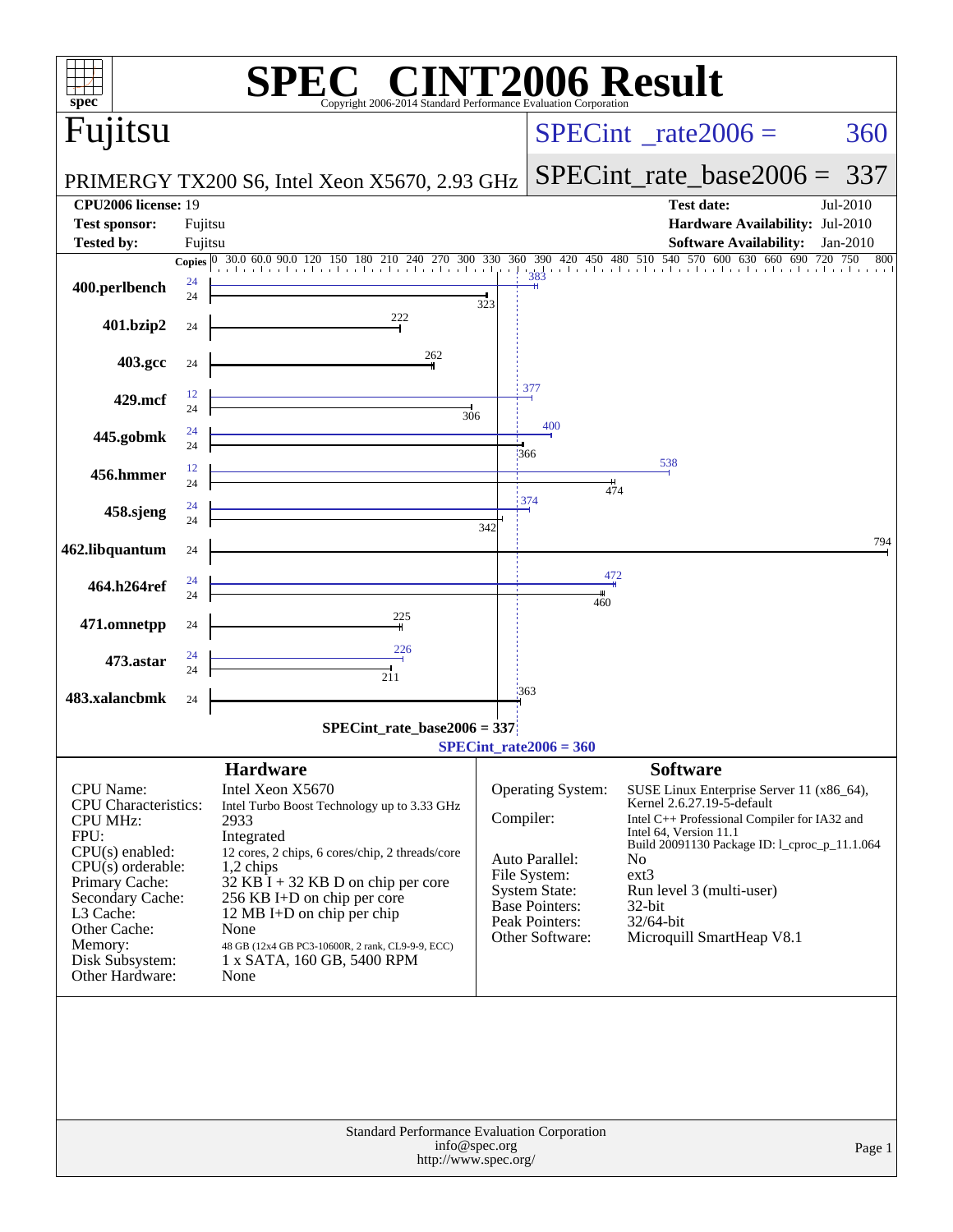

# **[SPEC CINT2006 Result](http://www.spec.org/auto/cpu2006/Docs/result-fields.html#SPECCINT2006Result)**

# Fujitsu

#### SPECint rate $2006 = 360$

[SPECint\\_rate\\_base2006 =](http://www.spec.org/auto/cpu2006/Docs/result-fields.html#SPECintratebase2006) 337

PRIMERGY TX200 S6, Intel Xeon X5670, 2.93 GHz

**[CPU2006 license:](http://www.spec.org/auto/cpu2006/Docs/result-fields.html#CPU2006license)** 19 **[Test date:](http://www.spec.org/auto/cpu2006/Docs/result-fields.html#Testdate)** Jul-2010

**[Test sponsor:](http://www.spec.org/auto/cpu2006/Docs/result-fields.html#Testsponsor)** Fujitsu **[Hardware Availability:](http://www.spec.org/auto/cpu2006/Docs/result-fields.html#HardwareAvailability)** Jul-2010 **[Tested by:](http://www.spec.org/auto/cpu2006/Docs/result-fields.html#Testedby)** Fujitsu **[Software Availability:](http://www.spec.org/auto/cpu2006/Docs/result-fields.html#SoftwareAvailability)** Jan-2010

#### **[Results Table](http://www.spec.org/auto/cpu2006/Docs/result-fields.html#ResultsTable)**

|                    | <b>Base</b>   |                |       |                |       |                                                                                                          |            | <b>Peak</b>   |                |              |                |              |                |              |
|--------------------|---------------|----------------|-------|----------------|-------|----------------------------------------------------------------------------------------------------------|------------|---------------|----------------|--------------|----------------|--------------|----------------|--------------|
| <b>Benchmark</b>   | <b>Copies</b> | <b>Seconds</b> | Ratio | <b>Seconds</b> | Ratio | <b>Seconds</b>                                                                                           | Ratio      | <b>Copies</b> | <b>Seconds</b> | <b>Ratio</b> | <b>Seconds</b> | <b>Ratio</b> | <b>Seconds</b> | <b>Ratio</b> |
| 400.perlbench      | 24            | 722            | 325   | 725            | 323   | 725                                                                                                      | 323        | 24            | 611            | 384          | 618            | 380          | 612            | 383          |
| 401.bzip2          | 24            | 1042           | 222   | 1041           | 222   | 1042                                                                                                     | 222        | 24            | 1042           | 222          | 1041           | 222          | 1042           | 222          |
| $403.\mathrm{gcc}$ | 24            | 737            | 262   | 738            | 262   | 746                                                                                                      | 259        | 24            | 737            | 262          | 738            | 262          | 746            | 259          |
| $429$ .mcf         | 24            | 715            | 306   | 713            | 307   | 715                                                                                                      | 306        | 12            | 290            | 377          | 290            | 377          | 290            | 377          |
| $445$ .gobmk       | 24            | 688            | 366   | 686            | 367   | 688                                                                                                      | 366        | 24            | 629            | 400          | 629            | 400          | 631            | 399          |
| 456.hmmer          | 24            | 476            | 470   | 472            | 474   | 473                                                                                                      | 474        | 12            | 208            | 538          | 208            | 537          | 208            | 538          |
| 458 sjeng          | 24            | 849            | 342   | 848            | 343   | 849                                                                                                      | 342        | 24            | 776            | 374          | 778            | 373          | 776            | 374          |
| 462.libquantum     | 24            | 626            | 794   | 626            | 794   | 627                                                                                                      | 794        | 24            | 626            | 794          | 626            | 794          | 627            | 794          |
| 464.h264ref        | 24            | 1150           | 462   | 1156           | 460   | 1161                                                                                                     | 457        | 24            | 1124           | 472          | 1118           | 475          | 1125           | 472          |
| 471.omnetpp        | 24            | 675            | 222   | 667            | 225   | 668                                                                                                      | 225        | 24            | 675            | 222          | 667            | 225          | 668            | 225          |
| $473.$ astar       | 24            | 797            | 211   | 797            | 211   | 794                                                                                                      | 212        | 24            | 746            | 226          | 747            | 226          | 745            | 226          |
| 483.xalancbmk      | 24            | 456            | 363   | 455            | 364   | 456                                                                                                      | <b>363</b> | 24            | 456            | 363          | 455            | 364          | 456            | 363          |
|                    |               |                |       |                |       | Results appear in the order in which they were run. Bold underlined text indicates a median measurement. |            |               |                |              |                |              |                |              |

#### **[Submit Notes](http://www.spec.org/auto/cpu2006/Docs/result-fields.html#SubmitNotes)**

The config file option 'submit' was used. numactl was used to bind copies to the cores

#### **[Operating System Notes](http://www.spec.org/auto/cpu2006/Docs/result-fields.html#OperatingSystemNotes)**

'ulimit -s unlimited' was used to set the stacksize to unlimited prior to run

#### **[Platform Notes](http://www.spec.org/auto/cpu2006/Docs/result-fields.html#PlatformNotes)**

 BIOS configuration: Data Reuse Optimization = Disable

#### **[General Notes](http://www.spec.org/auto/cpu2006/Docs/result-fields.html#GeneralNotes)**

 Binaries were compiled on SLES 10 with Binutils 2.18.50.0.7.20080502 For information about Fujitsu please visit: <http://www.fujitsu.com>

## **[Base Compiler Invocation](http://www.spec.org/auto/cpu2006/Docs/result-fields.html#BaseCompilerInvocation)**

[C benchmarks](http://www.spec.org/auto/cpu2006/Docs/result-fields.html#Cbenchmarks): [icc -m32](http://www.spec.org/cpu2006/results/res2010q3/cpu2006-20100802-12772.flags.html#user_CCbase_intel_icc_32bit_5ff4a39e364c98233615fdd38438c6f2)

[C++ benchmarks:](http://www.spec.org/auto/cpu2006/Docs/result-fields.html#CXXbenchmarks) [icpc -m32](http://www.spec.org/cpu2006/results/res2010q3/cpu2006-20100802-12772.flags.html#user_CXXbase_intel_icpc_32bit_4e5a5ef1a53fd332b3c49e69c3330699)

> Standard Performance Evaluation Corporation [info@spec.org](mailto:info@spec.org) <http://www.spec.org/>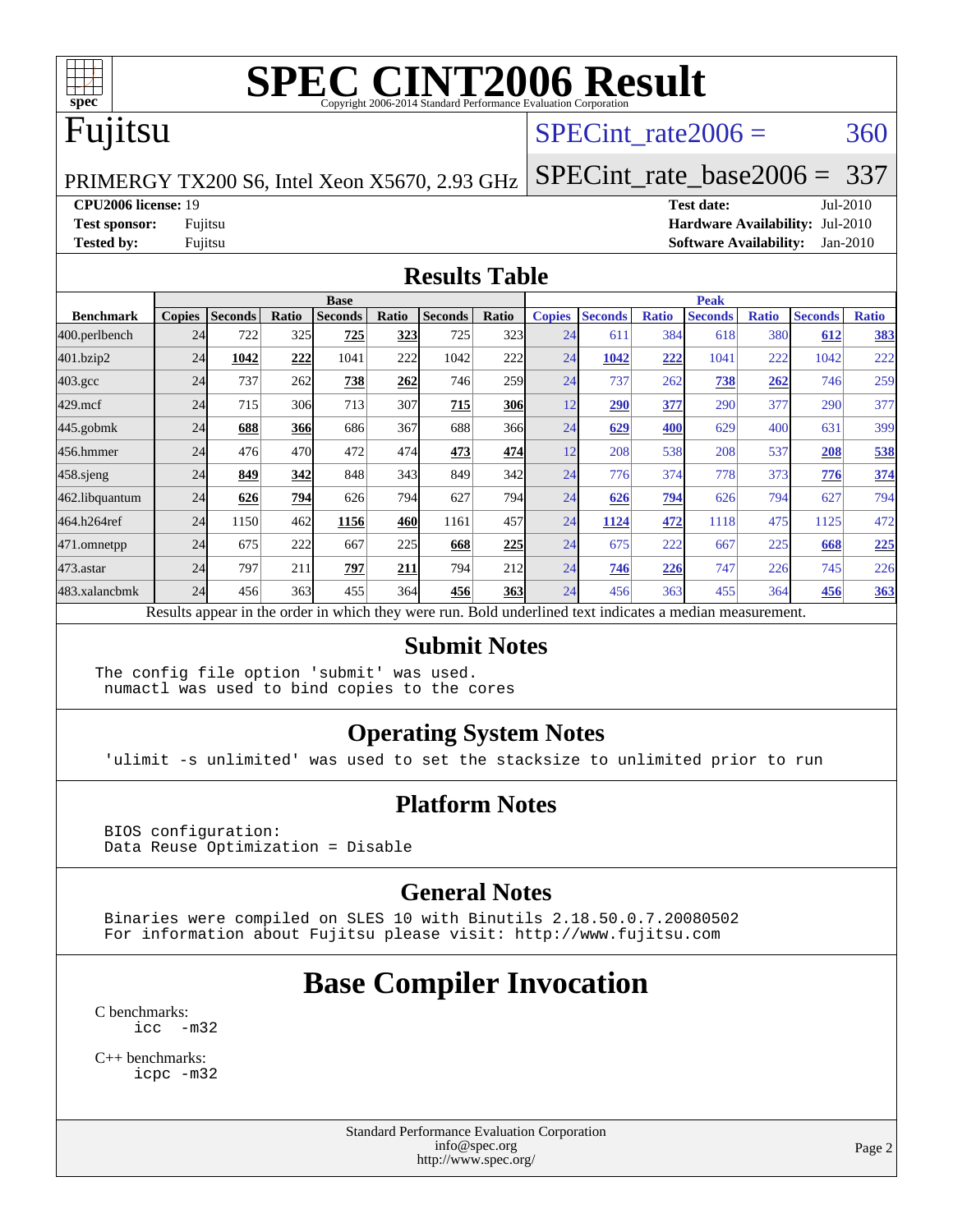

# **[SPEC CINT2006 Result](http://www.spec.org/auto/cpu2006/Docs/result-fields.html#SPECCINT2006Result)**

# Fujitsu

SPECint rate $2006 = 360$ 

[SPECint\\_rate\\_base2006 =](http://www.spec.org/auto/cpu2006/Docs/result-fields.html#SPECintratebase2006) 337

PRIMERGY TX200 S6, Intel Xeon X5670, 2.93 GHz

**[CPU2006 license:](http://www.spec.org/auto/cpu2006/Docs/result-fields.html#CPU2006license)** 19 **[Test date:](http://www.spec.org/auto/cpu2006/Docs/result-fields.html#Testdate)** Jul-2010 **[Test sponsor:](http://www.spec.org/auto/cpu2006/Docs/result-fields.html#Testsponsor)** Fujitsu **[Hardware Availability:](http://www.spec.org/auto/cpu2006/Docs/result-fields.html#HardwareAvailability)** Jul-2010 **[Tested by:](http://www.spec.org/auto/cpu2006/Docs/result-fields.html#Testedby)** Fujitsu **[Software Availability:](http://www.spec.org/auto/cpu2006/Docs/result-fields.html#SoftwareAvailability)** Jan-2010

### **[Base Portability Flags](http://www.spec.org/auto/cpu2006/Docs/result-fields.html#BasePortabilityFlags)**

 400.perlbench: [-DSPEC\\_CPU\\_LINUX\\_IA32](http://www.spec.org/cpu2006/results/res2010q3/cpu2006-20100802-12772.flags.html#b400.perlbench_baseCPORTABILITY_DSPEC_CPU_LINUX_IA32) 462.libquantum: [-DSPEC\\_CPU\\_LINUX](http://www.spec.org/cpu2006/results/res2010q3/cpu2006-20100802-12772.flags.html#b462.libquantum_baseCPORTABILITY_DSPEC_CPU_LINUX) 483.xalancbmk: [-DSPEC\\_CPU\\_LINUX](http://www.spec.org/cpu2006/results/res2010q3/cpu2006-20100802-12772.flags.html#b483.xalancbmk_baseCXXPORTABILITY_DSPEC_CPU_LINUX)

**[Base Optimization Flags](http://www.spec.org/auto/cpu2006/Docs/result-fields.html#BaseOptimizationFlags)**

[C benchmarks](http://www.spec.org/auto/cpu2006/Docs/result-fields.html#Cbenchmarks):

[-xSSE4.2](http://www.spec.org/cpu2006/results/res2010q3/cpu2006-20100802-12772.flags.html#user_CCbase_f-xSSE42_f91528193cf0b216347adb8b939d4107) [-ipo](http://www.spec.org/cpu2006/results/res2010q3/cpu2006-20100802-12772.flags.html#user_CCbase_f-ipo) [-O3](http://www.spec.org/cpu2006/results/res2010q3/cpu2006-20100802-12772.flags.html#user_CCbase_f-O3) [-no-prec-div](http://www.spec.org/cpu2006/results/res2010q3/cpu2006-20100802-12772.flags.html#user_CCbase_f-no-prec-div) [-static](http://www.spec.org/cpu2006/results/res2010q3/cpu2006-20100802-12772.flags.html#user_CCbase_f-static) [-opt-prefetch](http://www.spec.org/cpu2006/results/res2010q3/cpu2006-20100802-12772.flags.html#user_CCbase_f-opt-prefetch)

[C++ benchmarks:](http://www.spec.org/auto/cpu2006/Docs/result-fields.html#CXXbenchmarks)

[-xSSE4.2](http://www.spec.org/cpu2006/results/res2010q3/cpu2006-20100802-12772.flags.html#user_CXXbase_f-xSSE42_f91528193cf0b216347adb8b939d4107) [-ipo](http://www.spec.org/cpu2006/results/res2010q3/cpu2006-20100802-12772.flags.html#user_CXXbase_f-ipo) [-O3](http://www.spec.org/cpu2006/results/res2010q3/cpu2006-20100802-12772.flags.html#user_CXXbase_f-O3) [-no-prec-div](http://www.spec.org/cpu2006/results/res2010q3/cpu2006-20100802-12772.flags.html#user_CXXbase_f-no-prec-div) [-opt-prefetch](http://www.spec.org/cpu2006/results/res2010q3/cpu2006-20100802-12772.flags.html#user_CXXbase_f-opt-prefetch) [-Wl,-z,muldefs](http://www.spec.org/cpu2006/results/res2010q3/cpu2006-20100802-12772.flags.html#user_CXXbase_link_force_multiple1_74079c344b956b9658436fd1b6dd3a8a) [-L/home/cmplr/usr3/alrahate/cpu2006.1.1.ic11.1/libic11.1-32bit -lsmartheap](http://www.spec.org/cpu2006/results/res2010q3/cpu2006-20100802-12772.flags.html#user_CXXbase_SmartHeap_d86dffe4a79b79ef8890d5cce17030c3)

## **[Base Other Flags](http://www.spec.org/auto/cpu2006/Docs/result-fields.html#BaseOtherFlags)**

[C benchmarks](http://www.spec.org/auto/cpu2006/Docs/result-fields.html#Cbenchmarks):

403.gcc: [-Dalloca=\\_alloca](http://www.spec.org/cpu2006/results/res2010q3/cpu2006-20100802-12772.flags.html#b403.gcc_baseEXTRA_CFLAGS_Dalloca_be3056838c12de2578596ca5467af7f3)

### **[Peak Compiler Invocation](http://www.spec.org/auto/cpu2006/Docs/result-fields.html#PeakCompilerInvocation)**

[C benchmarks \(except as noted below\)](http://www.spec.org/auto/cpu2006/Docs/result-fields.html#Cbenchmarksexceptasnotedbelow): [icc -m32](http://www.spec.org/cpu2006/results/res2010q3/cpu2006-20100802-12772.flags.html#user_CCpeak_intel_icc_32bit_5ff4a39e364c98233615fdd38438c6f2)

456.hmmer: [icc -m64](http://www.spec.org/cpu2006/results/res2010q3/cpu2006-20100802-12772.flags.html#user_peakCCLD456_hmmer_intel_icc_64bit_bda6cc9af1fdbb0edc3795bac97ada53)

 $458 \text{.}$ sjeng: icc  $-m64$ 

[C++ benchmarks \(except as noted below\):](http://www.spec.org/auto/cpu2006/Docs/result-fields.html#CXXbenchmarksexceptasnotedbelow) [icpc -m32](http://www.spec.org/cpu2006/results/res2010q3/cpu2006-20100802-12772.flags.html#user_CXXpeak_intel_icpc_32bit_4e5a5ef1a53fd332b3c49e69c3330699)

473.astar: [icpc -m64](http://www.spec.org/cpu2006/results/res2010q3/cpu2006-20100802-12772.flags.html#user_peakCXXLD473_astar_intel_icpc_64bit_fc66a5337ce925472a5c54ad6a0de310)

### **[Peak Portability Flags](http://www.spec.org/auto/cpu2006/Docs/result-fields.html#PeakPortabilityFlags)**

 400.perlbench: [-DSPEC\\_CPU\\_LINUX\\_IA32](http://www.spec.org/cpu2006/results/res2010q3/cpu2006-20100802-12772.flags.html#b400.perlbench_peakCPORTABILITY_DSPEC_CPU_LINUX_IA32) 456.hmmer: [-DSPEC\\_CPU\\_LP64](http://www.spec.org/cpu2006/results/res2010q3/cpu2006-20100802-12772.flags.html#suite_peakCPORTABILITY456_hmmer_DSPEC_CPU_LP64) 458.sjeng: [-DSPEC\\_CPU\\_LP64](http://www.spec.org/cpu2006/results/res2010q3/cpu2006-20100802-12772.flags.html#suite_peakCPORTABILITY458_sjeng_DSPEC_CPU_LP64) 462.libquantum: [-DSPEC\\_CPU\\_LINUX](http://www.spec.org/cpu2006/results/res2010q3/cpu2006-20100802-12772.flags.html#b462.libquantum_peakCPORTABILITY_DSPEC_CPU_LINUX) 473.astar: [-DSPEC\\_CPU\\_LP64](http://www.spec.org/cpu2006/results/res2010q3/cpu2006-20100802-12772.flags.html#suite_peakCXXPORTABILITY473_astar_DSPEC_CPU_LP64) 483.xalancbmk: [-DSPEC\\_CPU\\_LINUX](http://www.spec.org/cpu2006/results/res2010q3/cpu2006-20100802-12772.flags.html#b483.xalancbmk_peakCXXPORTABILITY_DSPEC_CPU_LINUX)

> Standard Performance Evaluation Corporation [info@spec.org](mailto:info@spec.org) <http://www.spec.org/>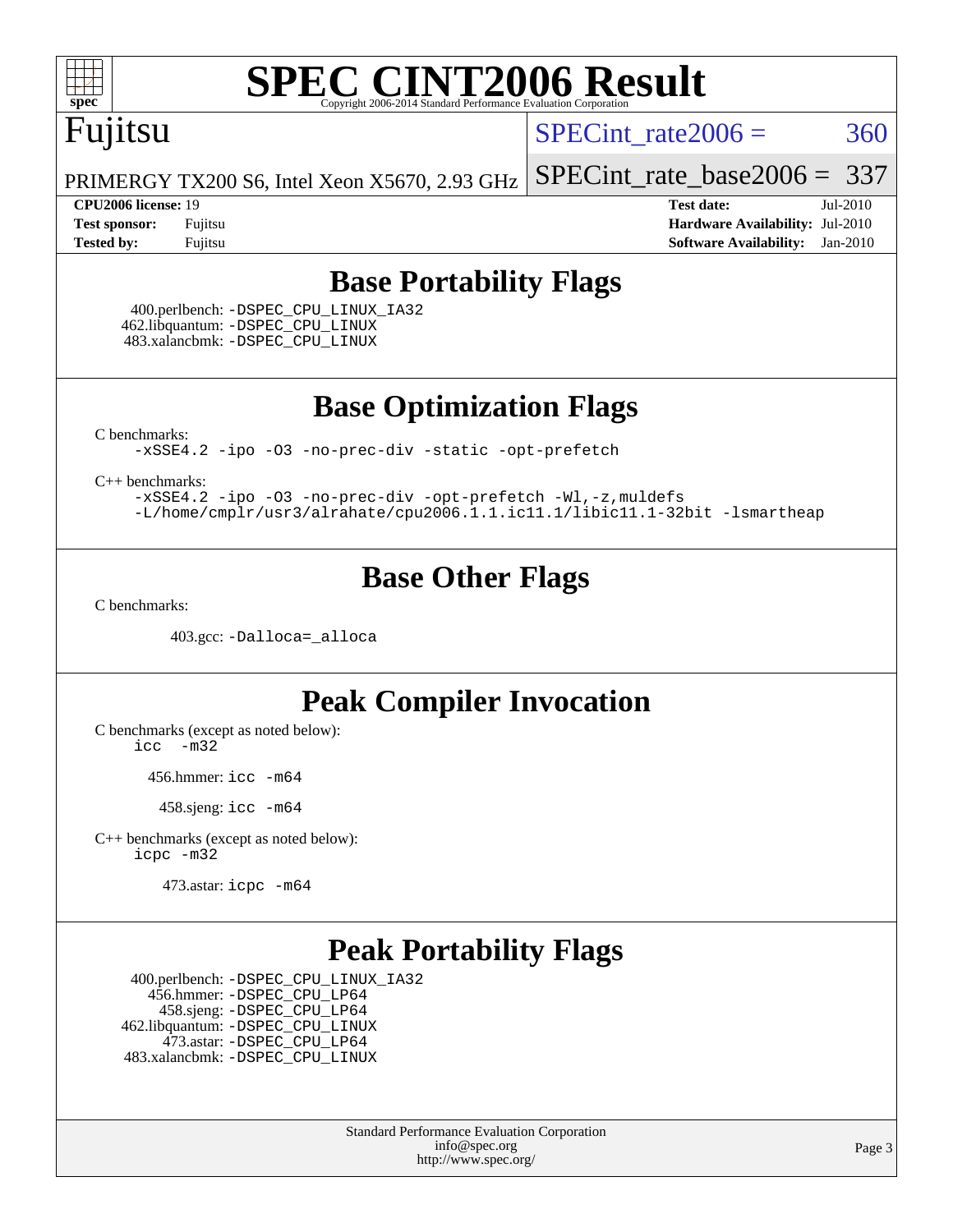

# **[SPEC CINT2006 Result](http://www.spec.org/auto/cpu2006/Docs/result-fields.html#SPECCINT2006Result)**

# Fujitsu

SPECint rate $2006 = 360$ 

[SPECint\\_rate\\_base2006 =](http://www.spec.org/auto/cpu2006/Docs/result-fields.html#SPECintratebase2006) 337

PRIMERGY TX200 S6, Intel Xeon X5670, 2.93 GHz

**[CPU2006 license:](http://www.spec.org/auto/cpu2006/Docs/result-fields.html#CPU2006license)** 19 **[Test date:](http://www.spec.org/auto/cpu2006/Docs/result-fields.html#Testdate)** Jul-2010 **[Test sponsor:](http://www.spec.org/auto/cpu2006/Docs/result-fields.html#Testsponsor)** Fujitsu **[Hardware Availability:](http://www.spec.org/auto/cpu2006/Docs/result-fields.html#HardwareAvailability)** Jul-2010 **[Tested by:](http://www.spec.org/auto/cpu2006/Docs/result-fields.html#Testedby)** Fujitsu **[Software Availability:](http://www.spec.org/auto/cpu2006/Docs/result-fields.html#SoftwareAvailability)** Jan-2010

## **[Peak Optimization Flags](http://www.spec.org/auto/cpu2006/Docs/result-fields.html#PeakOptimizationFlags)**

#### [C benchmarks](http://www.spec.org/auto/cpu2006/Docs/result-fields.html#Cbenchmarks):

 400.perlbench: [-xSSE4.2](http://www.spec.org/cpu2006/results/res2010q3/cpu2006-20100802-12772.flags.html#user_peakPASS2_CFLAGSPASS2_LDCFLAGS400_perlbench_f-xSSE42_f91528193cf0b216347adb8b939d4107)(pass 2) [-prof-gen](http://www.spec.org/cpu2006/results/res2010q3/cpu2006-20100802-12772.flags.html#user_peakPASS1_CFLAGSPASS1_LDCFLAGS400_perlbench_prof_gen_e43856698f6ca7b7e442dfd80e94a8fc)(pass 1) [-ipo](http://www.spec.org/cpu2006/results/res2010q3/cpu2006-20100802-12772.flags.html#user_peakPASS2_CFLAGSPASS2_LDCFLAGS400_perlbench_f-ipo)(pass 2) [-O3](http://www.spec.org/cpu2006/results/res2010q3/cpu2006-20100802-12772.flags.html#user_peakPASS2_CFLAGSPASS2_LDCFLAGS400_perlbench_f-O3)(pass 2) [-no-prec-div](http://www.spec.org/cpu2006/results/res2010q3/cpu2006-20100802-12772.flags.html#user_peakPASS2_CFLAGSPASS2_LDCFLAGS400_perlbench_f-no-prec-div)(pass 2) [-static](http://www.spec.org/cpu2006/results/res2010q3/cpu2006-20100802-12772.flags.html#user_peakPASS2_CFLAGSPASS2_LDCFLAGS400_perlbench_f-static)(pass 2) [-prof-use](http://www.spec.org/cpu2006/results/res2010q3/cpu2006-20100802-12772.flags.html#user_peakPASS2_CFLAGSPASS2_LDCFLAGS400_perlbench_prof_use_bccf7792157ff70d64e32fe3e1250b55)(pass 2) [-ansi-alias](http://www.spec.org/cpu2006/results/res2010q3/cpu2006-20100802-12772.flags.html#user_peakCOPTIMIZE400_perlbench_f-ansi-alias) 401.bzip2: basepeak = yes 403.gcc: basepeak = yes 429.mcf: [-xSSE4.2](http://www.spec.org/cpu2006/results/res2010q3/cpu2006-20100802-12772.flags.html#user_peakCOPTIMIZE429_mcf_f-xSSE42_f91528193cf0b216347adb8b939d4107) [-ipo](http://www.spec.org/cpu2006/results/res2010q3/cpu2006-20100802-12772.flags.html#user_peakCOPTIMIZE429_mcf_f-ipo) [-O3](http://www.spec.org/cpu2006/results/res2010q3/cpu2006-20100802-12772.flags.html#user_peakCOPTIMIZE429_mcf_f-O3) [-no-prec-div](http://www.spec.org/cpu2006/results/res2010q3/cpu2006-20100802-12772.flags.html#user_peakCOPTIMIZE429_mcf_f-no-prec-div) [-static](http://www.spec.org/cpu2006/results/res2010q3/cpu2006-20100802-12772.flags.html#user_peakCOPTIMIZE429_mcf_f-static) [-opt-prefetch](http://www.spec.org/cpu2006/results/res2010q3/cpu2006-20100802-12772.flags.html#user_peakCOPTIMIZE429_mcf_f-opt-prefetch) 445.gobmk: [-xSSE4.2](http://www.spec.org/cpu2006/results/res2010q3/cpu2006-20100802-12772.flags.html#user_peakPASS2_CFLAGSPASS2_LDCFLAGS445_gobmk_f-xSSE42_f91528193cf0b216347adb8b939d4107)(pass 2) [-prof-gen](http://www.spec.org/cpu2006/results/res2010q3/cpu2006-20100802-12772.flags.html#user_peakPASS1_CFLAGSPASS1_LDCFLAGS445_gobmk_prof_gen_e43856698f6ca7b7e442dfd80e94a8fc)(pass 1) [-prof-use](http://www.spec.org/cpu2006/results/res2010q3/cpu2006-20100802-12772.flags.html#user_peakPASS2_CFLAGSPASS2_LDCFLAGS445_gobmk_prof_use_bccf7792157ff70d64e32fe3e1250b55)(pass 2) [-O2](http://www.spec.org/cpu2006/results/res2010q3/cpu2006-20100802-12772.flags.html#user_peakCOPTIMIZE445_gobmk_f-O2) [-ipo](http://www.spec.org/cpu2006/results/res2010q3/cpu2006-20100802-12772.flags.html#user_peakCOPTIMIZE445_gobmk_f-ipo) [-no-prec-div](http://www.spec.org/cpu2006/results/res2010q3/cpu2006-20100802-12772.flags.html#user_peakCOPTIMIZE445_gobmk_f-no-prec-div) [-ansi-alias](http://www.spec.org/cpu2006/results/res2010q3/cpu2006-20100802-12772.flags.html#user_peakCOPTIMIZE445_gobmk_f-ansi-alias) 456.hmmer: [-xSSE4.2](http://www.spec.org/cpu2006/results/res2010q3/cpu2006-20100802-12772.flags.html#user_peakCOPTIMIZE456_hmmer_f-xSSE42_f91528193cf0b216347adb8b939d4107) [-ipo](http://www.spec.org/cpu2006/results/res2010q3/cpu2006-20100802-12772.flags.html#user_peakCOPTIMIZE456_hmmer_f-ipo) [-O3](http://www.spec.org/cpu2006/results/res2010q3/cpu2006-20100802-12772.flags.html#user_peakCOPTIMIZE456_hmmer_f-O3) [-no-prec-div](http://www.spec.org/cpu2006/results/res2010q3/cpu2006-20100802-12772.flags.html#user_peakCOPTIMIZE456_hmmer_f-no-prec-div) [-static](http://www.spec.org/cpu2006/results/res2010q3/cpu2006-20100802-12772.flags.html#user_peakCOPTIMIZE456_hmmer_f-static) [-unroll2](http://www.spec.org/cpu2006/results/res2010q3/cpu2006-20100802-12772.flags.html#user_peakCOPTIMIZE456_hmmer_f-unroll_784dae83bebfb236979b41d2422d7ec2) [-ansi-alias](http://www.spec.org/cpu2006/results/res2010q3/cpu2006-20100802-12772.flags.html#user_peakCOPTIMIZE456_hmmer_f-ansi-alias) [-auto-ilp32](http://www.spec.org/cpu2006/results/res2010q3/cpu2006-20100802-12772.flags.html#user_peakCOPTIMIZE456_hmmer_f-auto-ilp32) 458.sjeng: [-xSSE4.2](http://www.spec.org/cpu2006/results/res2010q3/cpu2006-20100802-12772.flags.html#user_peakPASS2_CFLAGSPASS2_LDCFLAGS458_sjeng_f-xSSE42_f91528193cf0b216347adb8b939d4107)(pass 2) [-prof-gen](http://www.spec.org/cpu2006/results/res2010q3/cpu2006-20100802-12772.flags.html#user_peakPASS1_CFLAGSPASS1_LDCFLAGS458_sjeng_prof_gen_e43856698f6ca7b7e442dfd80e94a8fc)(pass 1) [-ipo](http://www.spec.org/cpu2006/results/res2010q3/cpu2006-20100802-12772.flags.html#user_peakPASS2_CFLAGSPASS2_LDCFLAGS458_sjeng_f-ipo)(pass 2) [-O3](http://www.spec.org/cpu2006/results/res2010q3/cpu2006-20100802-12772.flags.html#user_peakPASS2_CFLAGSPASS2_LDCFLAGS458_sjeng_f-O3)(pass 2) [-no-prec-div](http://www.spec.org/cpu2006/results/res2010q3/cpu2006-20100802-12772.flags.html#user_peakPASS2_CFLAGSPASS2_LDCFLAGS458_sjeng_f-no-prec-div)(pass 2) [-static](http://www.spec.org/cpu2006/results/res2010q3/cpu2006-20100802-12772.flags.html#user_peakPASS2_CFLAGSPASS2_LDCFLAGS458_sjeng_f-static)(pass 2) [-prof-use](http://www.spec.org/cpu2006/results/res2010q3/cpu2006-20100802-12772.flags.html#user_peakPASS2_CFLAGSPASS2_LDCFLAGS458_sjeng_prof_use_bccf7792157ff70d64e32fe3e1250b55)(pass 2) [-unroll4](http://www.spec.org/cpu2006/results/res2010q3/cpu2006-20100802-12772.flags.html#user_peakCOPTIMIZE458_sjeng_f-unroll_4e5e4ed65b7fd20bdcd365bec371b81f) [-auto-ilp32](http://www.spec.org/cpu2006/results/res2010q3/cpu2006-20100802-12772.flags.html#user_peakCOPTIMIZE458_sjeng_f-auto-ilp32)  $462$ .libquantum: basepeak = yes 464.h264ref: [-xSSE4.2](http://www.spec.org/cpu2006/results/res2010q3/cpu2006-20100802-12772.flags.html#user_peakPASS2_CFLAGSPASS2_LDCFLAGS464_h264ref_f-xSSE42_f91528193cf0b216347adb8b939d4107)(pass 2) [-prof-gen](http://www.spec.org/cpu2006/results/res2010q3/cpu2006-20100802-12772.flags.html#user_peakPASS1_CFLAGSPASS1_LDCFLAGS464_h264ref_prof_gen_e43856698f6ca7b7e442dfd80e94a8fc)(pass 1) [-ipo](http://www.spec.org/cpu2006/results/res2010q3/cpu2006-20100802-12772.flags.html#user_peakPASS2_CFLAGSPASS2_LDCFLAGS464_h264ref_f-ipo)(pass 2) [-O3](http://www.spec.org/cpu2006/results/res2010q3/cpu2006-20100802-12772.flags.html#user_peakPASS2_CFLAGSPASS2_LDCFLAGS464_h264ref_f-O3)(pass 2) [-no-prec-div](http://www.spec.org/cpu2006/results/res2010q3/cpu2006-20100802-12772.flags.html#user_peakPASS2_CFLAGSPASS2_LDCFLAGS464_h264ref_f-no-prec-div)(pass 2) [-static](http://www.spec.org/cpu2006/results/res2010q3/cpu2006-20100802-12772.flags.html#user_peakPASS2_CFLAGSPASS2_LDCFLAGS464_h264ref_f-static)(pass 2) [-prof-use](http://www.spec.org/cpu2006/results/res2010q3/cpu2006-20100802-12772.flags.html#user_peakPASS2_CFLAGSPASS2_LDCFLAGS464_h264ref_prof_use_bccf7792157ff70d64e32fe3e1250b55)(pass 2) [-unroll2](http://www.spec.org/cpu2006/results/res2010q3/cpu2006-20100802-12772.flags.html#user_peakCOPTIMIZE464_h264ref_f-unroll_784dae83bebfb236979b41d2422d7ec2) [-ansi-alias](http://www.spec.org/cpu2006/results/res2010q3/cpu2006-20100802-12772.flags.html#user_peakCOPTIMIZE464_h264ref_f-ansi-alias) [C++ benchmarks:](http://www.spec.org/auto/cpu2006/Docs/result-fields.html#CXXbenchmarks) 471.omnetpp: basepeak = yes  $473.\text{astar: } -x\text{SSE4}.2(\text{pass 2}) - \text{prof-qen}(\text{pass 1}) - \text{ipo}(\text{pass 2})$ [-O3](http://www.spec.org/cpu2006/results/res2010q3/cpu2006-20100802-12772.flags.html#user_peakPASS2_CXXFLAGSPASS2_LDCXXFLAGS473_astar_f-O3)(pass 2) [-no-prec-div](http://www.spec.org/cpu2006/results/res2010q3/cpu2006-20100802-12772.flags.html#user_peakPASS2_CXXFLAGSPASS2_LDCXXFLAGS473_astar_f-no-prec-div)(pass 2) [-prof-use](http://www.spec.org/cpu2006/results/res2010q3/cpu2006-20100802-12772.flags.html#user_peakPASS2_CXXFLAGSPASS2_LDCXXFLAGS473_astar_prof_use_bccf7792157ff70d64e32fe3e1250b55)(pass 2) [-ansi-alias](http://www.spec.org/cpu2006/results/res2010q3/cpu2006-20100802-12772.flags.html#user_peakCXXOPTIMIZE473_astar_f-ansi-alias) [-opt-ra-region-strategy=routine](http://www.spec.org/cpu2006/results/res2010q3/cpu2006-20100802-12772.flags.html#user_peakCXXOPTIMIZE473_astar_f-opt-ra-region-strategy-routine_ba086ea3b1d46a52e1238e2ca173ed44) [-Wl,-z,muldefs](http://www.spec.org/cpu2006/results/res2010q3/cpu2006-20100802-12772.flags.html#user_peakEXTRA_LDFLAGS473_astar_link_force_multiple1_74079c344b956b9658436fd1b6dd3a8a) [-L/home/cmplr/usr3/alrahate/cpu2006.1.1.ic11.1/libic11.1-64bit -lsmartheap64](http://www.spec.org/cpu2006/results/res2010q3/cpu2006-20100802-12772.flags.html#user_peakEXTRA_LIBS473_astar_SmartHeap64_e2306cda84805d1ab360117a79ff779c)

483.xalancbmk: basepeak = yes

## **[Peak Other Flags](http://www.spec.org/auto/cpu2006/Docs/result-fields.html#PeakOtherFlags)**

[C benchmarks](http://www.spec.org/auto/cpu2006/Docs/result-fields.html#Cbenchmarks):

403.gcc: [-Dalloca=\\_alloca](http://www.spec.org/cpu2006/results/res2010q3/cpu2006-20100802-12772.flags.html#b403.gcc_peakEXTRA_CFLAGS_Dalloca_be3056838c12de2578596ca5467af7f3)

Standard Performance Evaluation Corporation [info@spec.org](mailto:info@spec.org) <http://www.spec.org/>